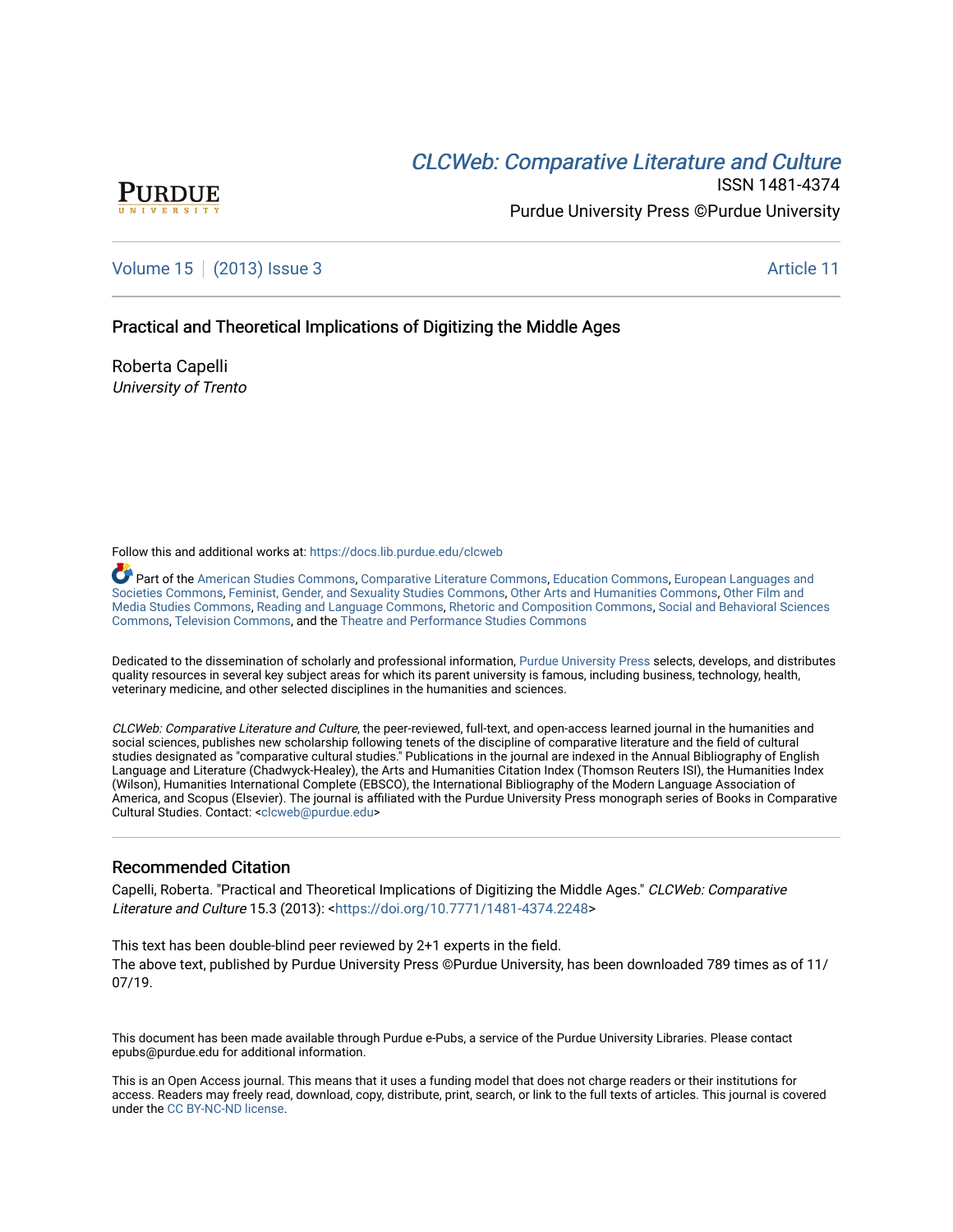### **PURDUE** UNIVERSITY PRESS <http://www.thepress.purdue.edu>



ISSN 1481-4374 <http://docs.lib.purdue.edu/clcweb> Purdue University Press ©Purdue University

CLCWeb: Comparative Literature and Culture, the peer-reviewed, full-text, and open-access learned journal in the humanities and social sciences, publishes new scholarship following tenets of the discipline of comparative literature and the field of cultural studies designated as "comparative cultural studies." In addition to the publication of articles, the journal publishes review articles of scholarly books and publishes research material in its Library Series. Publications in the journal are indexed in the Annual Bibliography of English Language and Literature (Chadwyck-Healey), the Arts and Humanities Citation Index (Thomson Reuters ISI), the Humanities Index (Wilson), Humanities International Complete (EBSCO), the International Bibliography of the Modern Language Association of America, and Scopus (Elsevier). The journal is affiliated with the Purdue University Press monograph series of Books in Comparative Cultural Studies. Contact: <clcweb@purdue.edu>

## Volume 15 Issue 3 (September 2013) Article 11 Roberta Capelli,

"Practical and Theoretical Implications of Digitizing the Middle Ages"

<http://docs.lib.purdue.edu/clcweb/vol15/iss3/11>

Contents of CLCWeb: Comparative Literature and Culture 15.3 (2013) Thematic Issue Literacy and Society, Culture, Media, and Education. Ed. Kris Rutten and Geert Vandermeersche <http://docs.lib.purdue.edu/clcweb/vol15/iss3/>

Abstract: In her article "Practical and Theoretical Implications of Digitalizing the Middle Ages" Roberta Capelli discusses scholarship about and the teaching of medieval culture in digital humanities. While every medieval manuscript is an individual entity, displaying a series of unique and unrepeatable material, structural and aesthetic characteristics, digital devices are able to generate only twodimensional photographic reproductions. However, the digital medium brings about some major improvements in the study  $-$  and teaching  $-$  of medieval manuscripts because the hypertextual nature of its applications allows us to analyze synchronic and the diachronic dynamics simultaneously. From a theoretical point of view, the difference between the state of the manuscript taken as a material object and its status as a vector of intellectual values brings to light similarities between the notions of intellectual property and originality in traditional print and digital cultures. The increasing number of critical editions of medieval texts and manuscripts in digital form asks us to reshape the theoretical and conceptual-linguistic frameworks of textual criticism as a discipline. Capelli postulates that "hypertextual criticism" represents the study of philological theories and practices in light of new literacies and technologies.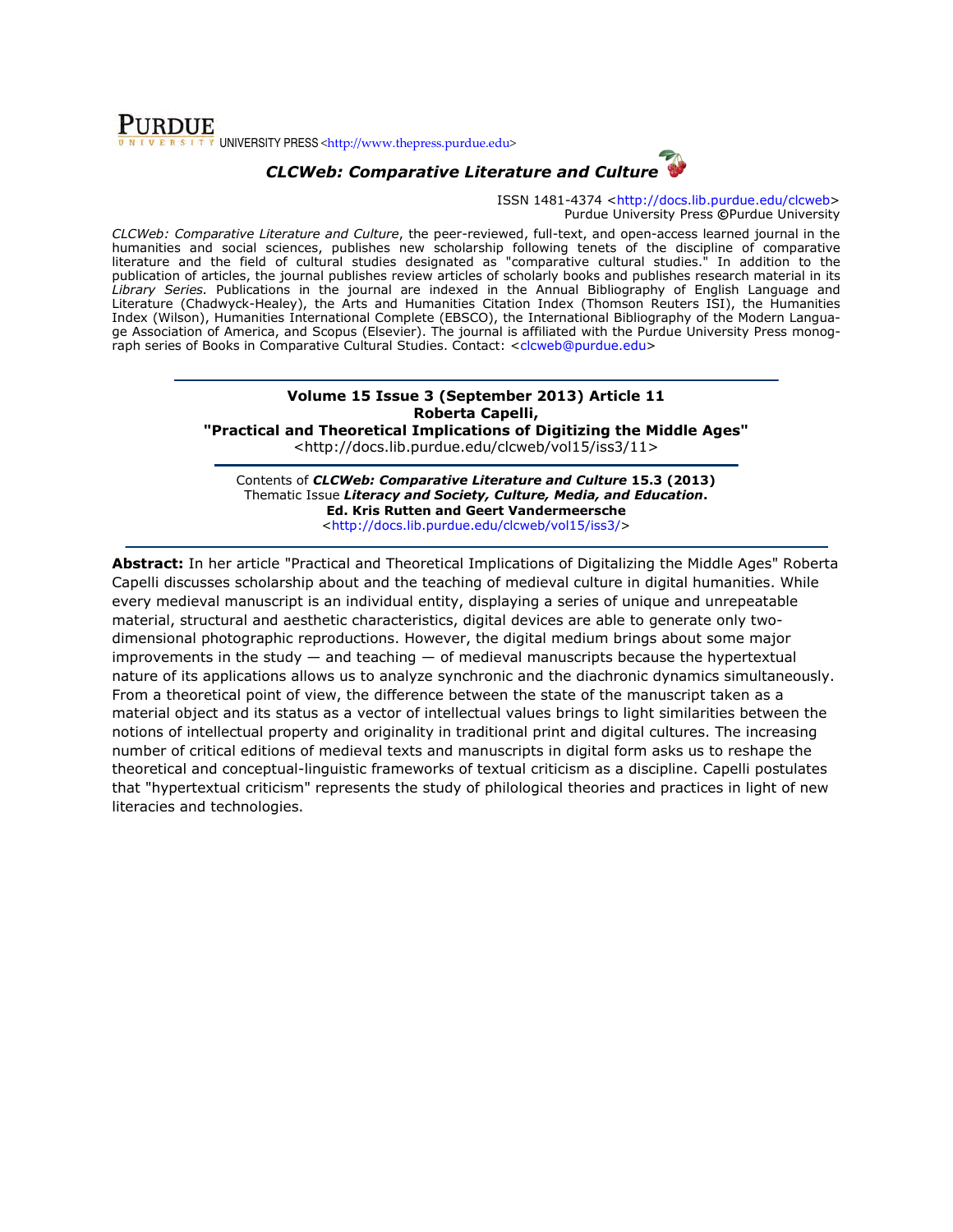Roberta Capelli, "Practical and Theoretical Implications of Digitizing the Middle Ages" page 2 of 8 CLCWeb: Comparative Literature and Culture 15.3 (2013): <http://docs.lib.purdue.edu/clcweb/vol15/iss3/8> Thematic Issue Literacy and Society, Culture, Media, and Education. Ed. Kris Rutten and Geert Vandermeersche

#### Roberta CAPELLI

#### Practical and Theoretical Implications of Digitizing the Middle Ages

In the Middle Ages, originality was a concept that can be made meaningful today by reference to the concept of auctoritas. That is, the concept of auctoritas asks us to reconsider the function of the author as a model of opposition between the general, trascendental anonimity of literary works and the overt authoriality displayed by scientific works. Artistic creativity is not defined as one's capacity to individualize, culminating in genius, but as one's ability to rely upon tradition and the reusing of textual heritage and commentarial history. In consequence, auctoritas means a wide spectrum of interrelated levels of meaning associated with authority, authorial influence, and canon, and has to do with the dialectical relationship between the author (auctor), the writer (scriptor or compilator), and the written text (scriptum/scriptura). Subverting our notion of authorship and ownership, medieval literary traditions want us to get used to the idea that the original text has hardly ever survived to our days; instead, at its place we have more or less close copies and reconstructed archetypes, which give us plausible versions of the original text. The fact that neither manuscripts nor philological works will ever replace the original emphasizes the central onto-epistemological difference between original(s) and archetype(s), the first conveying the truth of the author(s) and representing the absolute referentiality of tradition, the latter conveying a truth of copyist(s) and representing the contingent referentiality of transmission. This theory of the Ur-text — presupposing a text once existed and later split into different versions — merges with the theory of the Ur-source presupposing an inventory of concurrent oral traditions and non-written materials (anthropological motifs, folk-religious customs, cultural themes, etc.).

In the article at hand I discuss three different viewpoints: 1) theoretical because the ontology of medieval studies updates the paradigms of its own disciplines around cultural and technological changes, 2) illustrative in order to examine the actual application of new technologies in the field of medieval studies, and 3) educational to find out what are and what might be the effects of digitization on the training of students and scholars in consideration of the fact that many university libraries are evolving rapidly toward the concept of a learning center (Bruckmann 13) and digital and virtual libraries are close to becoming learning platforms, where users can participate actively in the process of reading and editing books (Lucía Megías 399-40).

It is important to recall a basic principle of the philological practice that the critically edited text is not (ever) an original text. For the Middle Ages, however, it would be more proper to speak in the past: at the beginning it was the text, because — besides the more fortunate and rare cases of autography  $-$  we do not have the author's text today, but simply a copyist's text. The deconstruction of the message (and of the identity) of the author — so dear to Derrida, Barthes, and Foucault (see Landow  $2$ )  $-$  is in progress in the very tradition of the texts we study, all of which are more or less corrupt and all of them different from an original which no longer exists. Reconstructing a version which resembles  $-$  hypothetically  $-$  the original and recomposing the information we obtain from the copies we have left (which, in turn, constitute only a small number of those produced and of the ones in existence) is the task of traditional philology which produces critical editions. Currently, the reference model for the electronic critical edition of medieval texts in romance literatures is also the first to have been made not as an experimental prototype, but as a finished product available on the market. It is Prue Shaw's edition of Dante's Monarchia on CD-ROM, coproduced by Società Dantesca Italiana and Peter Robinson's digital software work at the Institute for Textual Scholarship and Electronic Editing, University of Birmingham, responsible for the software used for supporting the edition (see Robinson, "Current" <http://www.digitalmedievalist.org/journal/1.1/robinson/>; see also Roncaglia).

I summarize the crucial points made in detail by Paolo Chiesa in 2007: in comparison to the edition on paper, the electronic edition has a photographic reproduction of all the manuscript witnesses we know of the Monarchia, their diplomatic transcription, as well as an archive with all the variants. The text can be searched using multiple search engines. However, informatics tools are not capable of automatically generating a stemma codicum realizing a hierarchized representation of the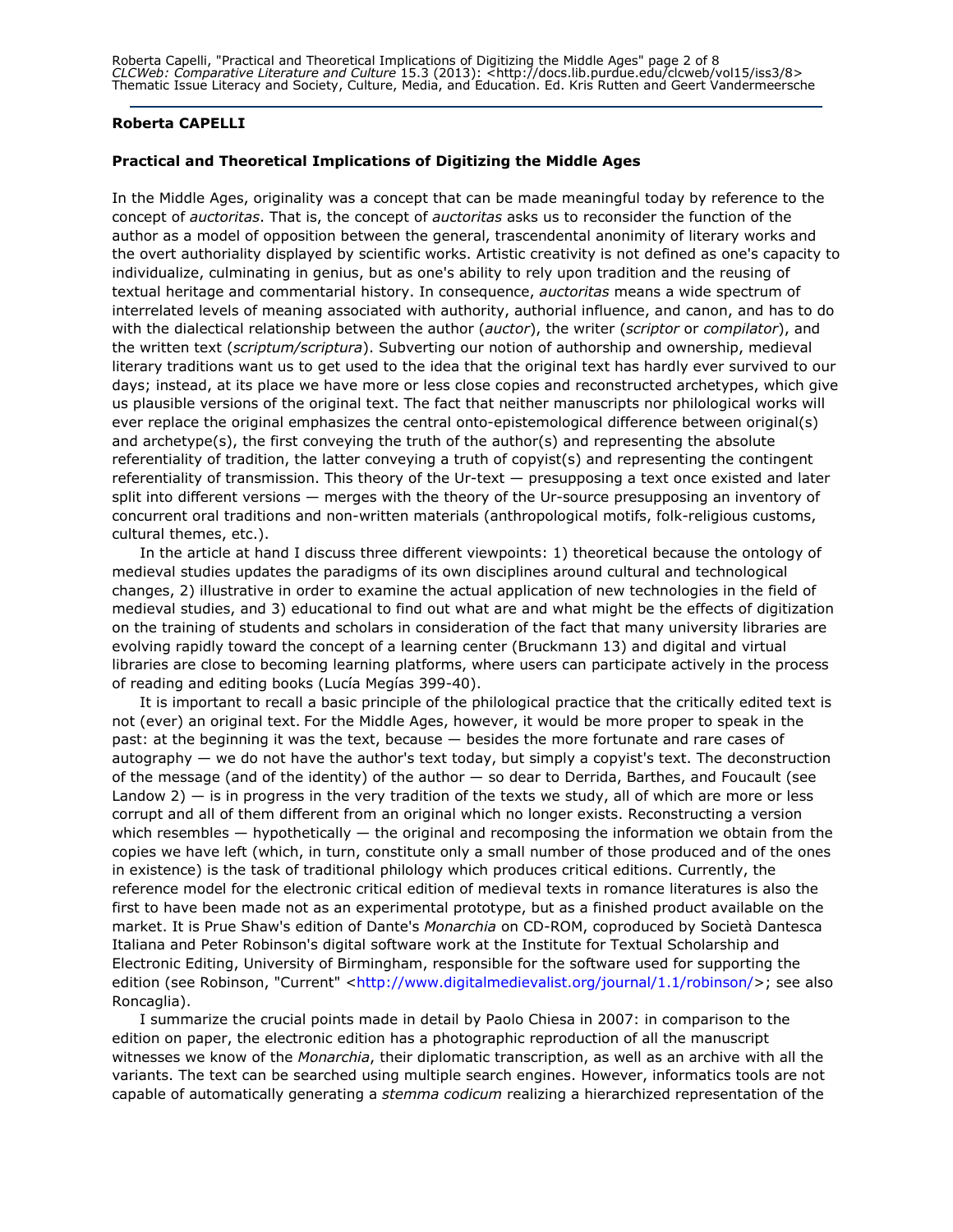Roberta Capelli, "Practical and Theoretical Implications of Digitizing the Middle Ages" page 3 of 8 CLCWeb: Comparative Literature and Culture 15.3 (2013): <http://docs.lib.purdue.edu/clcweb/vol15/iss3/8> Thematic Issue Literacy and Society, Culture, Media, and Education. Ed. Kris Rutten and Geert Vandermeersche

family relations among the witnesses of tradition. Instead, there is a phylogram, a graph generated by the system thanks to a program for cladistic analysis adapted to the methods of textual criticism by Robinson ("Electronic"). The computerized phylogram singles out two large sets of manuscripts according to the relation of distance/closeness of the witnesses (= what-is-β versus what-is-not-β), but it does not match the tri-partition obtained by stemmatic reconstruction (K, a [T and A<sup>1</sup>], β); rather, it proposes paradoxically a bipartite configuration (=  $\beta$ /non- $\beta$ ) which is the contradiction inherent in the traditional, nineteenth-century method of Karl Lachmann (see Chiesa 346-50).

Since the 1970s the discussion on the computerized classification of variants according to genealogic or statistic principles has not yet found such solutions which would make it possible to produce autonomous systems capable of replacing the editor's work completely. Recently, a team of scholars affiliated to the University of Roma "La Sapienza" have tested an "integrated method for stemma reconstruction which combines the traditional ecdotics approach with an information theory oriented methodology" (Canettieri, Loreto, Rovetta, Santini,

<http://w3.uniroma1.it/cogfil/ecdotica.html>) and the software developed for use in biology has been adapted to represent phylogenetic relations among manuscripts for the Canterbury Tales Project, a project directed by Robinson aiming to investigate the textual tradition of Chaucer's masterpiece. The reasons why this topic remains debatable and debated are more logical than technological: I draw attention to the fact that all the models designed and tested until now — whether stemmatic or nonstemmatic — have given taxonomic results, that is, they prove that the documentary incompleteness of tradition, contamination, interpolation, and polygenetic phenomena are all factors which, even when resorting to mathematical calculations, do not yield exact solutions, but only approximate results. It will not be by chance, therefore, that the computerization of medieval texts has resulted in archival editions rather than critical editions. If anything, the question to ask should be as to in what cases could electronic scholarly editions be superior to anything than a print edition could ever be? The answer could come from the ideal set of characteristics any electronic edition should possess provided by Peter Shillingsburg, but still far from being fulfilled with regard to usability, transportability, archive specifications, security and order, integrity, expandability, printability, and user friendliness. Hence,

If we conceive the Middle Ages as hypersystems and medieval literature as hypertexts, we understand the potential of new media technology. For example, through electronic editing of historical documents and literary works we could set up virtually limitless e-libraries and collections, with high-definition digital interfaces and high standards of legibility; we could obtain maximum amount of storage with minimum loss of (meta)information; we would optimize the synchronous modes of e-consultation and real-time (meta)data sharing. The recreation of the past has always appeared as a multifaceted phenomenon and today medieval revivals are heavily anchored in mass and new media culture. It is not by chance that while architecture played a crucial role in disseminating the neo-gothic paradigm, the principal architectural (i.e., aesthetic and ideological) contributions to the (re)construction of today neo-medieval scenarios have to be sought in virtual reality (high-tech and video games). Following Karl Fugelso I suggest the notion of "new mediaevalisms" as a syncretic concept to study syntactically and visually the plural manifestations of medieval literature and culture in (inter)mediality and digital humanities. Gathering many genres and media, the study of medieval literature and culture as a broad phenomenon is capable of bridging methodological gaps and overcoming disciplinary barriers. (Capelli 171-72; on [inter]mediality and digital humanities, see, e.g., Tötösy de Zepetnek)

Another fundamental matter we should be concerned with is a relatively recent branch of the philological studies, *génétique*, which focuses on the working material of modern and contemporary authors (block notes, drafts, working copies, etc.) and that is different from what is conventional genealogy. Traditional philology and modern genetic criticism use the same tools, but with different objectives, since genetic criticism starts from an edited text  $-$  usually approved by the author  $-$  to then break down the creative process into its preparatory phases and the intermediate stages (see Grésillon), while medieval philology follows the reverse path: it does not prepare a genetic dossier, that is, made up of materials which precede the definitive text, but prepares a genealogic dossier composed of materials which derive from the definitive text and that are interpretations of that text as "secondary moments of textual production and reproduction" (McGann, Textual Criticism 192). By now it is an accepted fact and a shared concept that transcription is an act of interpretation, which obviously and heavily affects digital codification of ancient texts. This infra-disciplinary distinction is important because some digital projects carried out in the field of genetic criticism are also applicable to medieval studies, although as said pursuing different aims.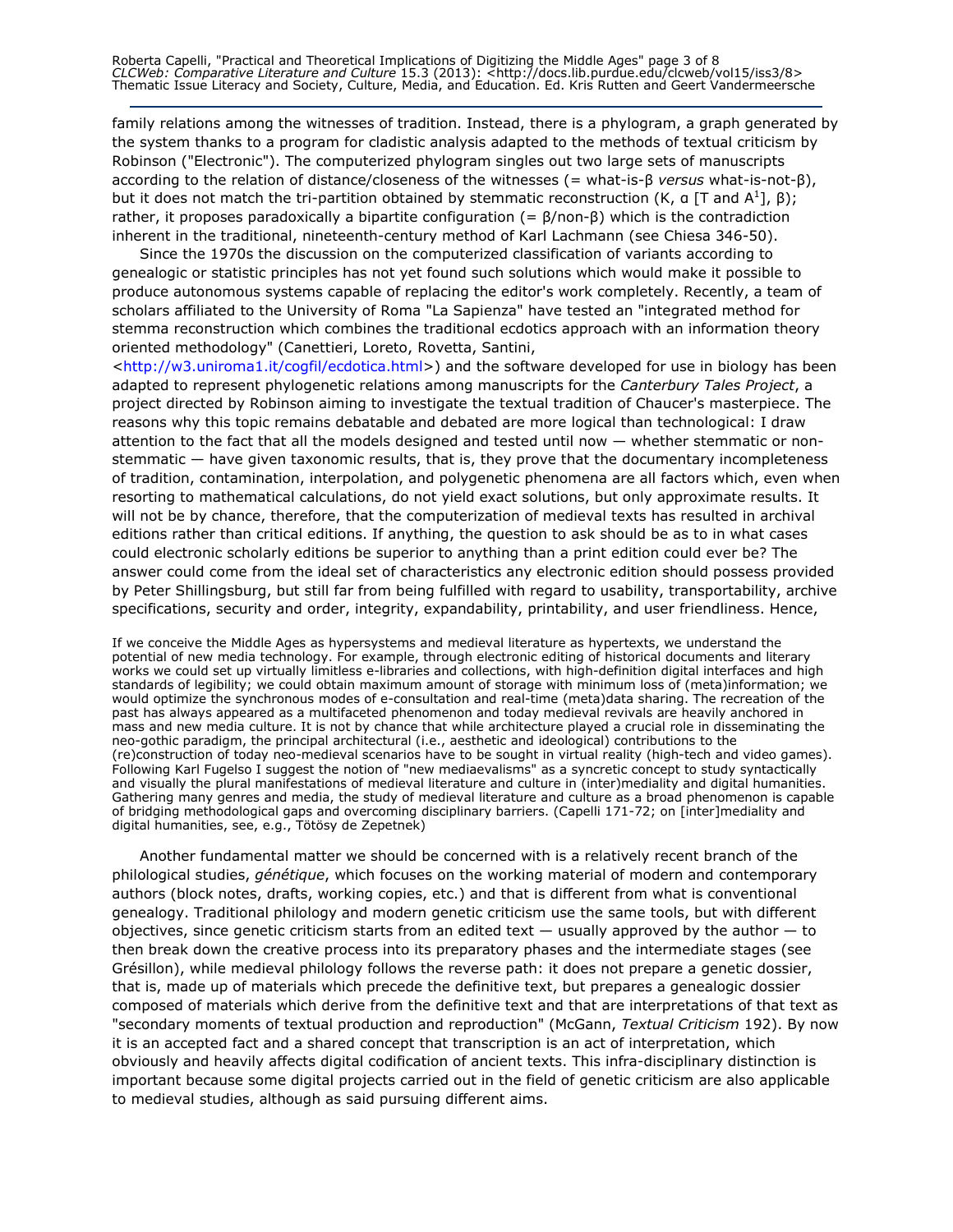Roberta Capelli, "Practical and Theoretical Implications of Digitizing the Middle Ages" page 4 of 8 CLCWeb: Comparative Literature and Culture 15.3 (2013): <http://docs.lib.purdue.edu/clcweb/vol15/iss3/8> Thematic Issue Literacy and Society, Culture, Media, and Education. Ed. Kris Rutten and Geert Vandermeersche

Medievalists reflect constantly upon the nature of the textual variants, considering them sometimes errors, at times innovations, and other times simply a waste of a given source. The epistemological importance of the variant involves not only literary analysis (= content of the variant), but also the psychology of composition (= cause of the variant) and the pedagogy of learning (= effects of the variant) which in toto represent the scope of privileged in-depth analysis. In this respect, an interesting project is Digital Variants, a digital archive project of contemporary authors created in 1996 by Domenico Fiormonte and supported by the Department of Italian Literature at the University of Edinburgh. The study of the variant, regarded as a cognitive artefact, provides material and textual information about the historical evolution of the written language and the role it has in cultural and cognitive development: "Modern textual criticism … could surely belong to what is generally referred to as the cognitive sciences and the psychology of composition would be its natural accomplishment (and twin discipline). … They share similar diachronic perspectives — psychology relying on experimental method, philology on historical-critical method — travelling in opposite directions along the same path" (Fiormonte <http://tecalibri.altervista.org/F/FIORMONTE-D\_filologia.htm>; unless indicated otherwise, all translations are mine).

Since in medieval literature variant readings are almost without exception copyist choices and not authorial and given that we can only formulate conjectures about the degree of alteration, these variants are — in comparison — similar to the original. While they can amend the original text, worsen it, or they can convey the same message through different but equivalent words, the fact of considering textual variants as cognitive artefacts and units of meaning significant by themselves and not only significant in the context of textual tradition from a strictly critically oriented perspective — can provide useful information about the culture of copyists and readers, about their educational background, and about literary taste at a given time and place: "After all, digital surrogates featuring high-quality color images of a writer's manuscripts offer a more ample sense of their textual conditions, including the conditions of the writing scene in which they were produced" (Nell Smith, 306). Together with the author's and the copyist's variant, I would like to mention the "technological variant": using an OCR software the attempts made so far to scan, acquire, and restore the manuscript have produced paleographic errors made by the machine which are altogether similar to those made by scribes such as erroneous grouping of adjacent letters, distortion of letters with bars, wrong recognition of spaces between letters and words, etc. (see Tomasi and Tomasi 198-200) The more exhaustive the digitized corpus of manuscripts and texts is, the more powerful our search engine is and the more specifically structured our software is in this sense, the greater — and therefore the more representative — the breadth of the sampling will prove. I leave aside here the question of what the most suitable encoding procedures should be because this aspect of digital textual editing has its own issues and bibliography, and it would bring into argument the work of the Text Encoding Initiative (TEI), an international community of practice in the field of digital humanities operating since the 1980s when "it became immediately apparent that the development of a text encoding scheme demanded much more than assigning tag names to features, and included looking at the conceptual structure of texts and determining the commonalities across different text types. … Therefore, the work of participants in the TEI not only involved consideration of problems of text encoding that are likely to be with us for decades to come, but also required the development of a methodology, from scratch, for approaching these problems" (Ide and Véronis 4; see also Mordenti 55-56).

Many new strands of research could be improved by statistical inquiries covering a wide spectrum of manuscript witnesses, converted into digital formats (text, image, sound modes), and integrating heterogeneous data "for cumulative and shared scholarly work on the primary text sources in a distributed digital environment" (Deckers, Koch, Vertan 93). This line of research — which owes its methodological principles to formal language and information theories — could be applied for instance to the distribution of specific palaeographic and decorative features and textual variants in codices (or texts) compiled (or copied) in a specific epoch and geographical area. In a digital environment it has already been tested that syntactic processing could improve retrieval and that "surface structure parsers, which identify the correct structure of each sentence, would seem potentially useful for labelling the content of documents" although "they don't tell you what you need to know, do not take account of context, they may be too restrictive" (Lesk 53). The context is precisely what a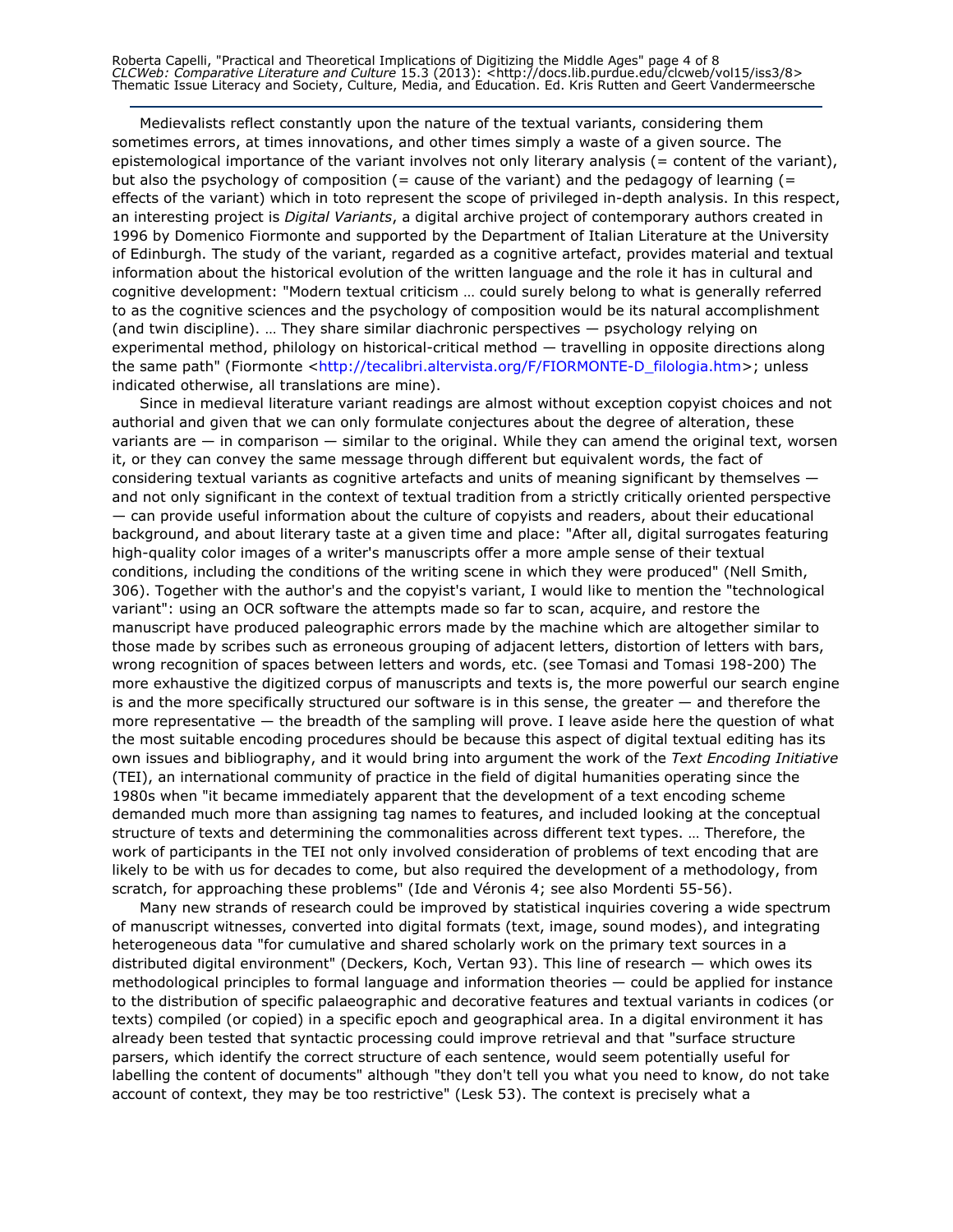Roberta Capelli, "Practical and Theoretical Implications of Digitizing the Middle Ages" page 5 of 8 CLCWeb: Comparative Literature and Culture 15.3 (2013): <http://docs.lib.purdue.edu/clcweb/vol15/iss3/8> Thematic Issue Literacy and Society, Culture, Media, and Education. Ed. Kris Rutten and Geert Vandermeersche

distributional philological approach could clarify. "Distributional" and "compositional semantics is a branch of linguistic philosophy which explores the idea that human conceptual knowledge is, to a considerable extent, the result of the extraction of simple distributional information from large amounts of linguistic input. Through flexible distributional models we can capture and distinguish different kinds of semantic relations, and these models are based on the assumption that the meaning of a word can be inferred from its usage, that is, its distribution in text. Today, almost all databases collecting medieval texts incorporate only their latest critically edited versions, i.e., one reconstructed version among many other versions rejected by the editor (see Leonardi 71). However, "as many computer-based studies have shown, laying open one's criteria for encoding certain textual features is of prime importance to any procedure that aspires to produce quantifiable results" (Rommel 92). By creating databases including the transcription of the manuscripts we want to digitize, we could question the known manuscript tradition about, for example, changes of meaning of denotative combinations of words (such as, for example, white hands, lance in hand, hand in hand, etc.) within genre-based, geographically-based, chronologically-based, etc. framework models.

As we have seen, it is what Prue Shaw did in her digital critical edition of Dante's Monarchia, but it is also the philosophy of The Princeton Charrette Project, a multi-media electronic archive launched by Karl Uitti in 1994 containing the manuscript tradition of Chretien de Troyes's Le Chevalier de la Charrete, and of the data base of medieval Galician Portuguese lyrical texts (Lopes Videira, Forreira, Júdice <http://cantigas.fcsh.unl.pt>) containing historical, biographical, and literary information and the manuscript tradition of all the existing texts: "A digital organization thus makes possible a significant departure from a paper-based apparatus" (McGann, "From Text" 43). This approach could improve our understanding of textual variants considered as products of human mental processes and vectors of knowledge: a composite search, borrowing additional information from the photographic reproductions of codices and from catalogues of illuminations, music, and writing styles could outline the circulation and reception of medieval texts on the basis of particular data and metadata shared by sets of homogeneous manuscript witnesses thus revealing specific cultural trends in specific social milieux.

The medieval text the reader reads and that the scholar studies is the text edited critically, that is, the result of the restoration of the manuscript tradition. It is an artificial text (the result of a philologist's work), potentially modifiable (thanks to new information and to better philologists) and unitary (it is a printed book). Originally, however, that text is in a manuscript, or rather, in a number of manuscripts, which we call "witnesses" because each contains an individual truth, has its own linguistic, morphologic, and typological features, and has a specific cultural value. The physical entity of the medieval manuscript is not — unless virtually — separable from the text it contains and vice versa, the medieval text is a text designed for a given manuscript (which in the Middle Ages is rarely "monographic" but is, for the most part, a miscellaneous book), copied from a certain copyist, and required by a certain person commissioning the work. At the International Congress La Pratique des ordinateurs dans la critique des textes, held in Paris in 1978, Cesare Segre spoke about medieval texts as "diasystems":

The image of a given text is a linguistic structure which exemplifies a system. Each copyist, in turn, has his own linguistic system which, in the course of the transcription, comes into contact with the text he is transcribing … Every transcription produces inevitably a "Creolization" of the text … The notion of diasystem helps us to discover a series of no less significant centripetal forces: those which hold together the diasystems existing in every manuscript. At the core of this tension is no longer the original text, but every time and every time differently, the text resulting from the compromise between systems … Consequently, we can regard the text as the place of the real and the apparatus as the place of the virtual. (46-48).

I would like to go beyond what Segre wrote: if manuscript witnesses represent the life of the text in time and space, they are not simply linguistic diasystems, but cultural diasystems: they are the expression of precise geo-linguistic, historical and social realities within which the text exists. They are a body of  $-$  knowable  $-$  information within a galaxy of unknown and unknowable information. As suggested by Thomas G. Tanselle, "When we talk about literature … we are inevitably referring to critically reconstructed texts" (592). Therefore, I would reverse Segre's conclusion by positing that the apparatus is the place of the real, it collects what we do have while the critical text is the place of the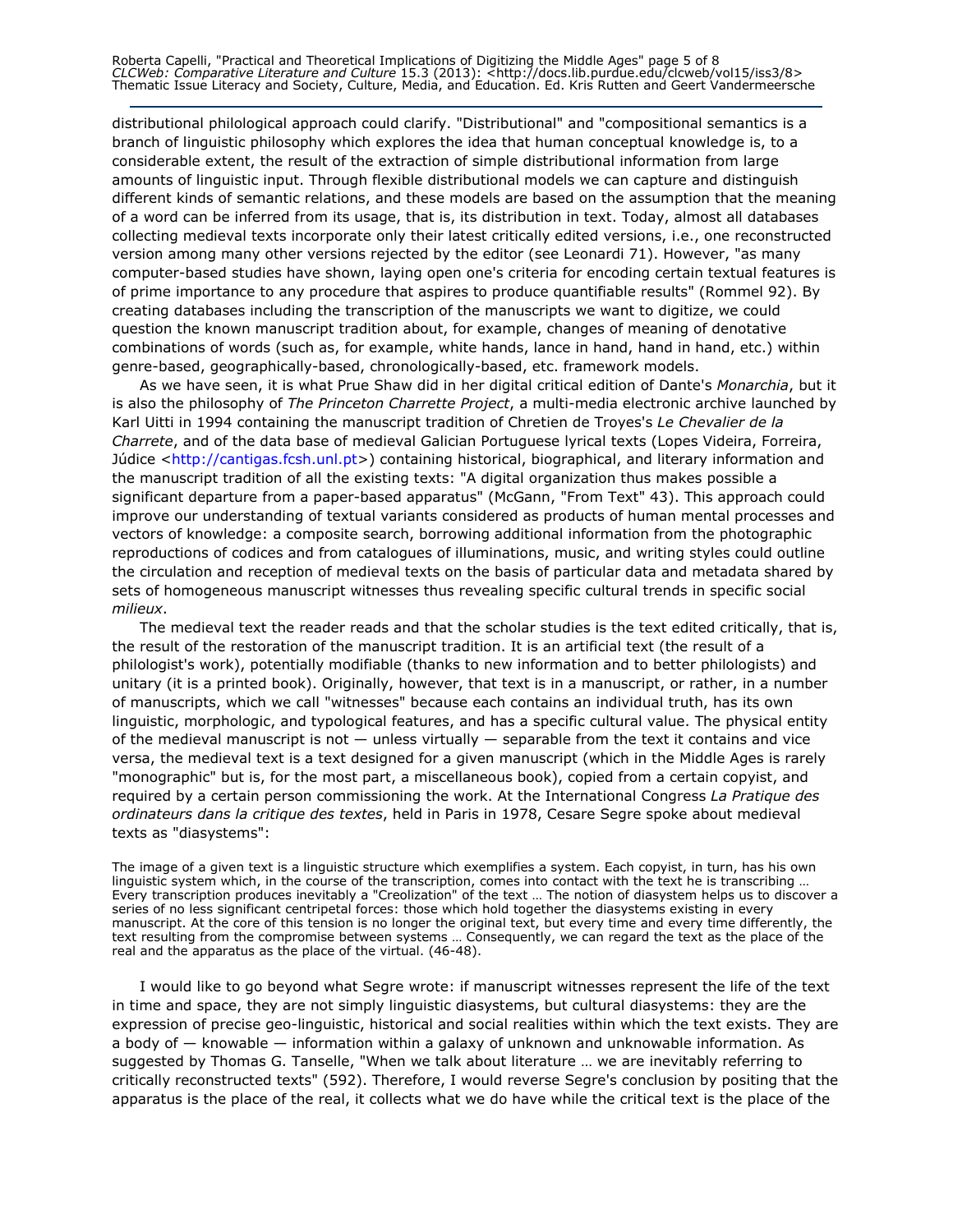virtual and it is the text we would like to have, but which we do not possess. The critical edition with its phonetic, graphic and printing, etc. normalizations — is real only inasmuch as it constitutes a working tool.

On the one hand, the change in perspective I postulate provides a good explanation of today's prevailing tendency in the field of medieval literature to the acquisition in digital format of medieval sources and to the constitution of digital collections. On the other hand, digital formats bring to the fore the natural hyper textual dimension of the medieval text taken as a cultural diasystem, an entity that is able to give us tangible and intangible multi-ordered, multilevel, and multi-layered information (on philological hypertexts see, e.g., Bérard and Mordenti). A single page from a manuscript may provide a series of multi-ordered information (text and paratext), multilevel information (palimpsestic writing) and multi-layered information (variants and copying activity from multiple sources). The tangible and intangible pluridimensionality of the manuscript or of the subunit folio requires synchronization of all the data and metadata which they are capable of providing and which is impossible to realize in the static and linear form of traditional printing, but which is congenial to the non-linear form of the hypertext. In a multitasking digital environment (Adamo 5), hypertexts and "other forms of electronic writing refashion or remediate the forms and genres of prints" (Bolter xi). In this way, we have true manuscripts/folio space models, whose multimodal nature (= one space in which words, images and music notation exist and intermingle with each other) manifests itself by a network of interactive links generating simultaneous visualizations in the form of multi-window interfaces. To have an idea of these complex interrogation interfaces which allow scholars to collect and combine information (from image archives, bibliographical databases, critical, diplomatic, or genetic online editions, etc.), the site designed to host the Online Editions of the École des Chartes can be a useful scholarly and educational tool because the collection of archival documents are accompanied with digital dynamic dossiers of commented and translated facsimiles (see Poupeau 30). The virtual format makes it possible to transform manuscripts into hypermedia learning environments (Nielsen 3) and makes it possible to have combinations, explanations, animations which the book product (manuscript and printed book) indicates, but cannot do.

It does not seem necessary to lay emphasis on the active role the user has in the digital format of medieval texts (see, e.g., Ciotti 213; Mordenti 143). If anything, it is important to distinguish between user-expert and user-apprentice, identifying the former with the researcher's profile, and the latter with the student's profile. This distinction is important to dispel any possible suspicion of the chaos and casualness of non-linear reading and consultation, which may represent a problem for the student who still does not have a good command of the subject (Willet 245-46). I myself cannot see how they may be a problem for the scholar accustomed to work simultaneously  $-$  literally and metaphorically  $$ on different work desks when in fact the philologically oriented hypertext is a multi-media scriptorium (see also Cadioli 144). Besides, hypertextual didactics is and must remain a mediated kind of didactics, that is, guided. If university initiatives aimed at creating academic courses based on the use of hypertextual materials have failed because of the extremely lengthy and costly procedure of making the hypertext, the practicability of this choice by individual scholars shows that perhaps the core of the problem lies in the inadequacy of the digital skills of many humanists and in the subsequent need to organize teams with positive cooperation and human networking despite the fact that this would be more costly in terms of management and operation.

It seems to me intuitive that  $-$  as long as the moment of the conception and that of the project are entrusted to at least two different people — there would necessarily be a divide between the medievalist and the computer technician and that the comprehension and effective encoding of the manuscript would be lacking. For this reason, I think it is important to launch auxiliary courses in the humanities or even create new university specializations in digital humanities, something that is occurring in some countries, mostly in the U.S., the United Kingdom, or Germany. There is no doubt that today we should "address the field of digital humanities from disciplinary perspectives" because "computing has cut across disciplines to provide not only tools, but methodological focal points" (Schreibman, Siemens, Unsworth xxiii). At the University of Trento, for example, there is a degree course in Informatics Philosophy where the traditional teaching of history of philosophy is accompanied by that of scientific subjects with the aim of introducing into the world of research and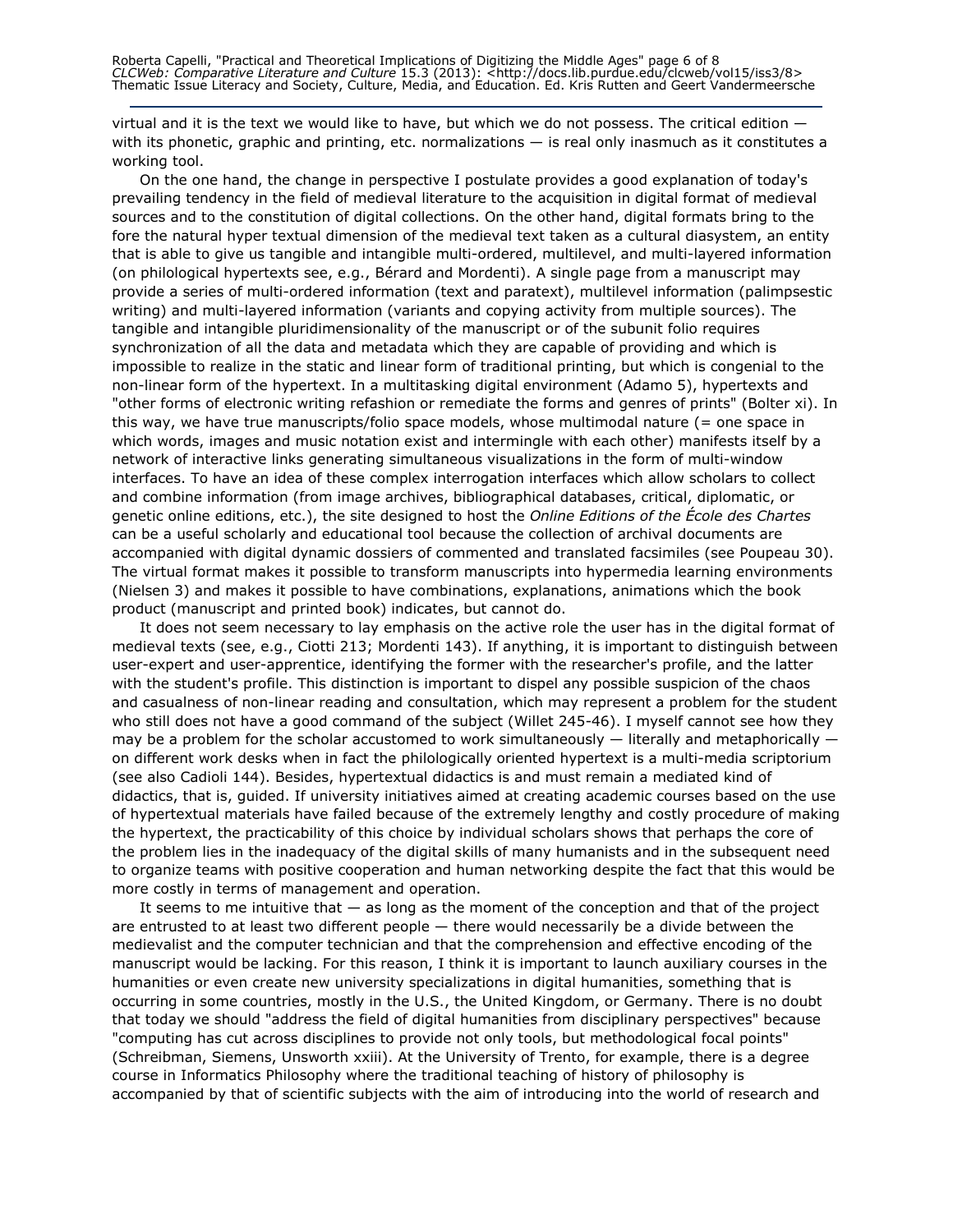Roberta Capelli, "Practical and Theoretical Implications of Digitizing the Middle Ages" page 7 of 8 CLCWeb: Comparative Literature and Culture 15.3 (2013): <http://docs.lib.purdue.edu/clcweb/vol15/iss3/8> Thematic Issue Literacy and Society, Culture, Media, and Education. Ed. Kris Rutten and Geert Vandermeersche

into the job market an "organic thinker" capable of using informatics in a manner that is both direct (i.e., using of advanced technological equipment and processes) and speculative (i.e., analyzing the influence of new technologies on society and on the contemporary mindset).

In conclusion, it seems to me that the dynamics of digital presence in medieval studies develops along three major axes: storage, research, and creativity. The most substantial achievements have to do with storage activities which put information into memory, convert non-digital materials into a digital format (e.g., digital libraries, archives, data bases): "Storing information in archives or museums creates a particular form of power geometry, where access to information, and the way it is organised creates implicit hierarchies around who has a right to use information" (Miller 21). From storage to research, special collections of medieval manuscripts and early printed books have been digitized to improve query performance and text/data retrieval through advanced recovery systems (e.g., dictionaries, thesauri, concordances). The "creative" possibilities of digital applications to textual criticism and investigations related to medieval studies (e.g., digital critical editions, hypertext applications, and hypertextual environments) have not proved successful so far in terms of scholarly reliability, economic accessibility, and digital longevity. The dissemination of products and information on the internet does not give a guarantee as to their cultural contents: "We are currently in a digital dark age with respect to lack of content. Without a critical mass of information, technological capacity is a hollow structure" (Ronchi 69). Perhaps the greatest problem involved in making and publishing electronic editions of medieval texts is "the expense and difficulty of negotiating capture and permissions rights for high-quality digital images of original materials" (Robinson 11). Software and hardware technologies become rapidly obsolescent and storage media are subject to degradation (Maggioni 16). Digital preservation requires refreshing interventions, printing, or microfilming strategies, multiple copies (Chiesa 333-34). Paradoxical as it may appear, while the digitization of manuscripts aims at preserving them from physical deterioration, the conservation of born-digital materials applies to pre-digital solutions which reassert implicitly the primacy of the printed book's materiality.

#### Works Cited

Adamo, Giovanni, ed. Trattamento, edizione e stampa di testi con il calcolatore. Roma: Bulzoni, 1989. Bolter, Jay David. *Writing Space: The Computer, Hypertext, and the Remediation of Print*. Hillsdale: Erlbaum,<br>2009.

Bruckmann, Denis. "Les Bibliothèques et la grande peur du numérique." Chroniques de la Bibliothèque nationale de France 61 (2012): 12-13.

Cadioli, Albero. Il critico navigante. Saggio sull'ipertesto e la critica letteraria. Genova: Marietti, 1998. Canettieri, Paolo, Vittorio Loreto, Marta Rovetta, and Giovanna Santini. "Ecdotics and Information Theory." Rivista

di Filologia Cognitiva 3 (2005): <http://w3.uniroma1.it/cogfil/ecdotica.html>. Capelli, Roberta. "Comparative Cultural Studies and the Study of Medieval Literature." Companion to Comparative Literature, World Literatures, and Comparative Cultural Studies. Ed. Steven Tötösy de Zepetnek and Tutun Mukherjee. New Delhi: Cambridge UP India, 2013. 162-77.

Chiesa, Paolo. "L'edizione critica elettronica della *Monarchia*. La filologia informatica alla prova dei fatti." *Rivista di* 

Studi Danteschi 7.2 (2007): 325-54.<br>Ciotti, Fabio. "Il testo elettronico. Memorizzazione, codifica e edizione informatica del testo". Macchine per leggere. Tradizioni e nuove tecnologie per comprendere i testi. Ed. Claudio Leonardi, Marcello Morelli, and Francesco

Santi. Spoleto: Centro italiano di studi sull'Alto Medioevo, 1994. 213-30.<br>Ciotti, Fabio. "Sul controllo filologico delle edizioni critiche digitali." *Filologia mediolatina* 17 (2010): 325-46. Deckers, Daniel, Lutz Koch, and Cristina Vertan. "Representation and Encoding of Heterogeneous Data in a Webbased Research Environment for Manuscript and Textual Studies." Codicology and Palaeography in the Digital

Age. Ed. Malte Rehbein, Patrick Sahle, and Torsten Schassan. Norderstedt: BoD, 2009. 79-95. Grésillon, Almuth. Éléments de critique génétique. Lire les manuscrits modernes. Paris: PU de France, 1994. Fiormonte, Domenico. "Scrittura, filologia e varianti digitali." *Rivista di filologia cognitiva* 1 (2003):<br><http://tecalibri.altervista.org/F/FIORMONTE-D\_filologia.htm>.

Ide, Nancy, and Jean Véronis, ed. Text Encoding Initiative: Background and Context. Dordrecht: Kluwer, 1995. Lachmann, Karl. "Rechenschaft über Lachmanns Ausgabe des Neuen Testaments." Theologisches Studien und

Kritiken 3.2 (1830): 817-45. Lachmann, Karl, ed. Novum testamentum graece. Berolini: G. Reimer, 1831.

Landow, George P. Hypertext 3.0: Critical Theory and New Media in an Era of Globalization. Baltimore: The Johns Hopkins UP, 2006.

Leonardi, Lino. "Filologia elettronica tra conservazione e ricostruzione." *Digital Philology and Medieval Texts*. Ed. Arianna Ciula and Francesco Stella. Pisa: Pacini, 2007. 65-75.

Lesk, Michael. Understanding Digital Libraries. Amsterdam: Elsevier, 2005.

Lopes Videira, Graça, Manuel Pedro Forreira, and Nuno Júdice, eds. Cantigas Medievais Galego-Portuguesas. Lisboa: Instituto de Estudos Medievais (2011): <http://cantigas.fcsh.unl.pt>.

Lucía Megías, José Manuel. "De las bibliotecas digitales a las plataformas de conocimiento (notas sobre el futuro del texto en la era digital)." Verba: Anuario Galego de Filoloxía 67 (2010): 369-401.